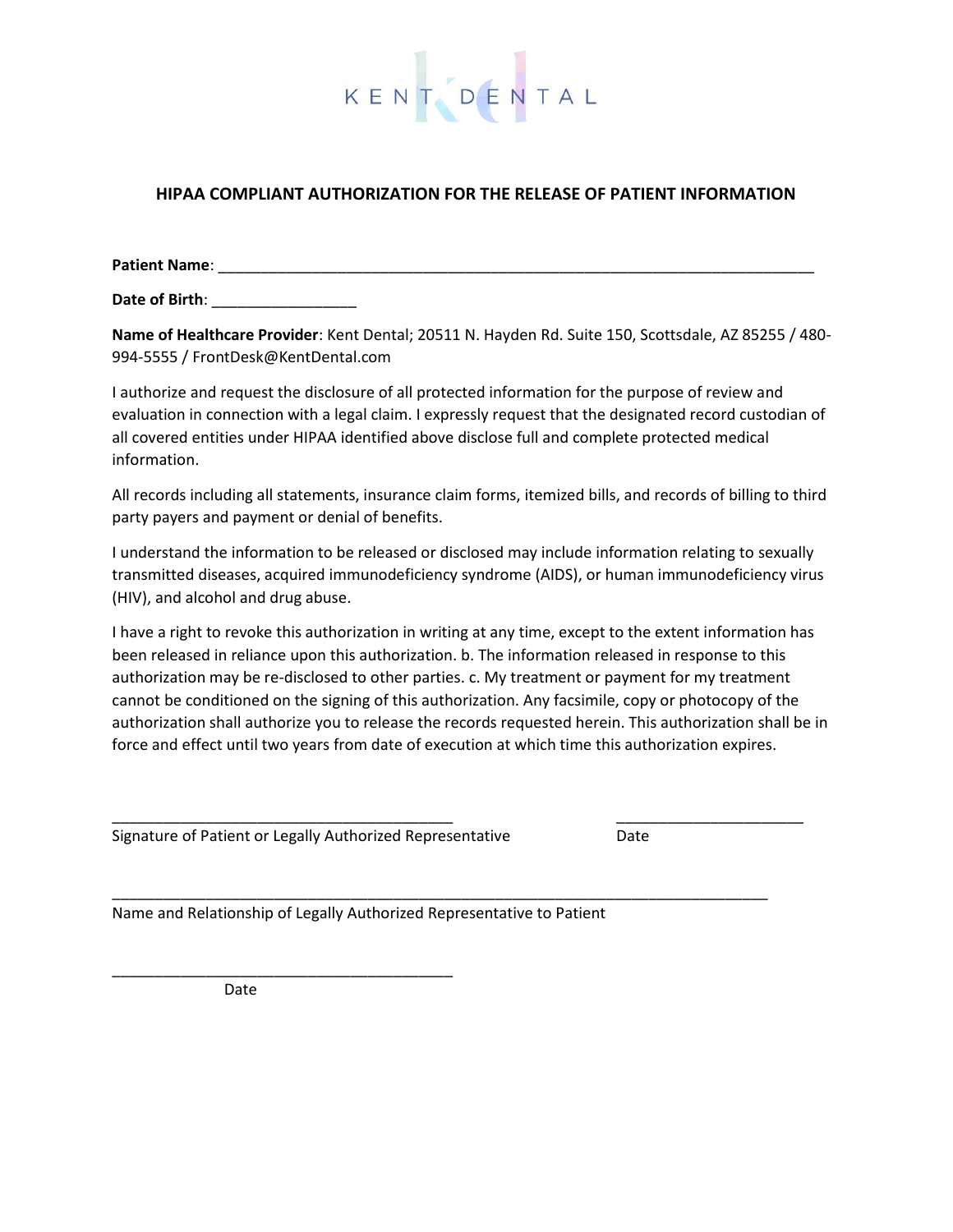| <b>PATIENT INFORMATION</b>                                                                                |                                                                                                                             |                                            |                               |                                     |                    |                |  |
|-----------------------------------------------------------------------------------------------------------|-----------------------------------------------------------------------------------------------------------------------------|--------------------------------------------|-------------------------------|-------------------------------------|--------------------|----------------|--|
| Date:<br>Patient:                                                                                         |                                                                                                                             |                                            |                               |                                     | <b>NEW PATIENT</b> | <b>NUPDATE</b> |  |
|                                                                                                           | LAST                                                                                                                        | FIRST                                      | MI                            | PREFERRED                           |                    | <b>TITLE</b>   |  |
|                                                                                                           | $\Box$ MALE $\Box$ FEMALE                                                                                                   | □CHILD <sup>*</sup> □STUDENT <sup>**</sup> |                               | □SINGLE ■MARRIED ■DIVORCED ■WIDOWED |                    |                |  |
| *IF CHILD, PROVIDE PARENT/GUARDIAN NAME(S) BELOW:<br>** IF STUDENT, PLEASE COMPLETE: FULL-TIME PART-TIME  |                                                                                                                             |                                            |                               |                                     |                    |                |  |
| PARENT/GUARDIAN NAME(S)                                                                                   |                                                                                                                             |                                            | SCHOOL/LOCATION               |                                     |                    |                |  |
| Patient Date of Birth:                                                                                    |                                                                                                                             |                                            | Patient SSN:                  |                                     |                    |                |  |
| Address:                                                                                                  | <b>ADDRESS LINE 1</b>                                                                                                       |                                            |                               |                                     |                    |                |  |
|                                                                                                           |                                                                                                                             |                                            |                               | HOME:                               |                    |                |  |
|                                                                                                           | <b>ADDRESS LINE 2</b>                                                                                                       |                                            |                               | CELL:                               |                    |                |  |
|                                                                                                           | <b>CITY</b>                                                                                                                 | $\overline{\text{ST}}$                     | <b>ZIP CODE</b>               | OTHER:                              |                    |                |  |
| E-Mail:                                                                                                   |                                                                                                                             |                                            |                               |                                     |                    |                |  |
|                                                                                                           | $\Box$ Yes $\Box$ No<br>Referral?                                                                                           | Referred by:                               |                               |                                     |                    |                |  |
|                                                                                                           |                                                                                                                             |                                            | <b>EMERGENCY INFORMATION</b>  |                                     |                    |                |  |
|                                                                                                           | In case of emergency, please provide information for the nearest relative or designated contact person not at the patient's |                                            |                               |                                     |                    |                |  |
| address:                                                                                                  |                                                                                                                             |                                            |                               | Tel:                                |                    |                |  |
| <b>NAME</b>                                                                                               |                                                                                                                             | RELATIONSHIP                               |                               |                                     |                    |                |  |
|                                                                                                           |                                                                                                                             |                                            | <b>MEDICAL INFORMATION</b>    |                                     |                    |                |  |
| GENERAL HEALTH: <b>EXCELLENT</b> GOOD FAIR POOR<br>Do you have a personal physician? $\Box$ Yes $\Box$ No |                                                                                                                             |                                            |                               |                                     |                    |                |  |
|                                                                                                           |                                                                                                                             |                                            |                               | Tel:                                |                    |                |  |
|                                                                                                           | PHYSICIAN'S NAME                                                                                                            |                                            |                               |                                     |                    |                |  |
|                                                                                                           |                                                                                                                             |                                            | <b>EMPLOYMENT INFORMATION</b> |                                     |                    |                |  |
| Employer:                                                                                                 |                                                                                                                             |                                            |                               | Occupation:                         |                    |                |  |
|                                                                                                           |                                                                                                                             |                                            |                               |                                     |                    |                |  |
|                                                                                                           |                                                                                                                             |                                            | <b>INSURANCE INFORMATION</b>  |                                     |                    |                |  |
| Subscriber:                                                                                               | LAST                                                                                                                        | FIRST                                      | MI                            | PREFERRED                           |                    | <b>TITLE</b>   |  |
|                                                                                                           | Subscriber Date of Birth:                                                                                                   |                                            |                               | Subscriber SSN:                     |                    |                |  |
|                                                                                                           | Subscriber Employer:                                                                                                        |                                            |                               |                                     |                    |                |  |
|                                                                                                           | Patient Relationship to Subscriber:<br>PRIMARY INSURANCE CARRIER:                                                           | □SELF □SPOUSE □CHILD □OTHER                |                               |                                     |                    |                |  |
|                                                                                                           |                                                                                                                             |                                            | ID No.:                       |                                     |                    |                |  |
| Address:                                                                                                  |                                                                                                                             |                                            |                               | TEL:                                |                    |                |  |
|                                                                                                           |                                                                                                                             |                                            |                               | TOLL-FREE:<br>FAX:                  |                    |                |  |
|                                                                                                           | <b>CITY</b>                                                                                                                 | <b>ST</b>                                  | <b>ZIP CODE</b>               |                                     |                    |                |  |
| Group/Policy No.:                                                                                         | SECONDARY INSURANCE CARRIER:                                                                                                |                                            | ID No.:                       |                                     |                    |                |  |
| Address:                                                                                                  |                                                                                                                             |                                            |                               | TEL:                                |                    |                |  |
|                                                                                                           |                                                                                                                             |                                            |                               | TOLL-FREE:                          |                    |                |  |
|                                                                                                           | <b>CITY</b>                                                                                                                 | <b>ST</b>                                  | <b>ZIP CODE</b>               | FAX:                                |                    |                |  |
|                                                                                                           |                                                                                                                             |                                            |                               |                                     |                    |                |  |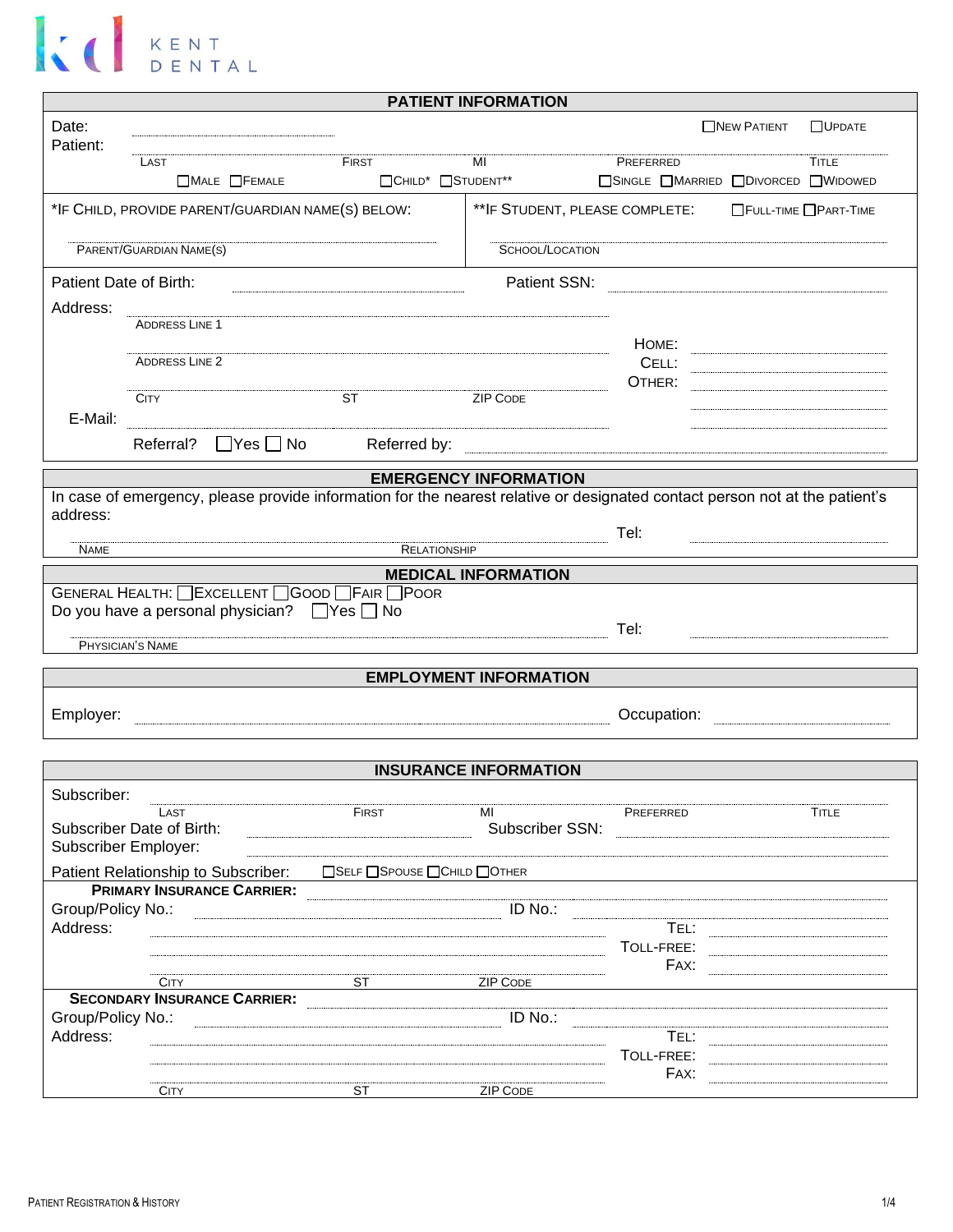

| <b>MEDICAL HISTORY</b>                                                                                                                                                                                                                                                                                                                                                                                                                                                                                                                                                                                                                                                                                                                                                                                                                                                                                                                                                                                                                                                                                                                                                                                                                                                                                                                                                                                                                                                                                                                                                                                                 |                                                                             |                                     |                                                                                                               |                                                                                                                                               |  |  |  |
|------------------------------------------------------------------------------------------------------------------------------------------------------------------------------------------------------------------------------------------------------------------------------------------------------------------------------------------------------------------------------------------------------------------------------------------------------------------------------------------------------------------------------------------------------------------------------------------------------------------------------------------------------------------------------------------------------------------------------------------------------------------------------------------------------------------------------------------------------------------------------------------------------------------------------------------------------------------------------------------------------------------------------------------------------------------------------------------------------------------------------------------------------------------------------------------------------------------------------------------------------------------------------------------------------------------------------------------------------------------------------------------------------------------------------------------------------------------------------------------------------------------------------------------------------------------------------------------------------------------------|-----------------------------------------------------------------------------|-------------------------------------|---------------------------------------------------------------------------------------------------------------|-----------------------------------------------------------------------------------------------------------------------------------------------|--|--|--|
| YOUR CURRENT DENTAL HEALTH: CEXCELLENT COOD CFAIR CPOOR                                                                                                                                                                                                                                                                                                                                                                                                                                                                                                                                                                                                                                                                                                                                                                                                                                                                                                                                                                                                                                                                                                                                                                                                                                                                                                                                                                                                                                                                                                                                                                |                                                                             |                                     |                                                                                                               |                                                                                                                                               |  |  |  |
| $\Box$ Y $\Box$ N<br>Any hospitalization in the past 5 years?<br>Any serious illnesses/surgeries?<br>$\Box$ Y $\Box$ N<br>$\Box$ y $\Box$ n<br>Use tobacco in any form? If Yes, Type:<br>∏Y∏N<br>Use of recreational drugs?<br>$\sqcap$ y $\sqcap$ n<br>Is pre-medication required before dental visits due to heart condition or artificial joint?<br>Do you or have you ever experienced discomfort in your jaw joint (TMJ / TMD)?<br>IYI IN<br>Do you have sleep apnea?<br>  IYI IN<br>$\Box$ Y $\Box$ N<br>Have you had a sleep apnea study in the last 5 years?<br>$\Box$ Y $\Box$ N<br>Do you snore?<br>ן Y∏N<br>Taking any prescription or daily OTC medications/drugs? If yes, list details in the Medication Section.                                                                                                                                                                                                                                                                                                                                                                                                                                                                                                                                                                                                                                                                                                                                                                                                                                                                                         |                                                                             |                                     |                                                                                                               |                                                                                                                                               |  |  |  |
| <b>FEMALE PATIENTS:</b>                                                                                                                                                                                                                                                                                                                                                                                                                                                                                                                                                                                                                                                                                                                                                                                                                                                                                                                                                                                                                                                                                                                                                                                                                                                                                                                                                                                                                                                                                                                                                                                                | $\Box Y \Box N$ Currently nursing?                                          | $\Box Y \Box N$ Currently pregnant? |                                                                                                               | Due Date:                                                                                                                                     |  |  |  |
| Do you know of any reason why routine dental procedures might pose a risk to you, our staff, or other patients?<br>If yes, please describe:<br>Is there anything important about your medical condition we have not asked? $\Box Y \Box N$ If yes, please describe:<br>ALL PATIENTS: DO YOU HAVE, OR HAVE YOU EVER HAD ANY OF THE FOLLOWING? (CHECK ALL THAT APPLY):<br><b>NONE</b><br><b>ABNORMAL BLEEDING</b><br><b>COLITIS</b><br><b>HEART ATTACK</b><br><b>PSYCHIATRIC PROBLEMS</b><br>ALCOHOL / DRUG ABUSE<br><b>CONGENITAL HEART DEFECT</b><br><b>HEART DISEASE</b><br>RADIATION/CHEMO<br>AIDS/HIV+<br>CONVULSIONS<br><b>HEART MURMUR</b><br><b>RESPIRATORY DISEASE</b><br><b>ANEMIA</b><br><b>HEART SURGERY</b><br><b>RHEUMATIC FEVER</b><br>DEPRESSION<br>HEPATITIS A / B / C<br><b>SINUS PROBLEMS</b><br><b>ANOREXIA</b><br><b>DIABETES</b><br><b>SLEEP DISORDER</b><br><b>ANXIETY</b><br><b>DIFFICULTY BREATHING</b><br><b>HIGH BLOOD PRESSURE</b><br><b>ARTIFICIAL HEART VALVE</b><br><b>DIZZINESS/FAINTING</b><br>HOSPITALIZED<br><b>STROKE</b><br><b>ARTIFICIAL JOINTS</b><br><b>KIDNEY PROBLEMS</b><br><b>THYROID CONDITION</b><br><b>EMPHYSEMA</b><br><b>EPILEPSY/SEIZURES</b><br><b>ARTHRITIS</b><br>LIVER PROBLEMS<br><b>TUBERCULOSIS</b><br><b>ASTHMA</b><br><b>FREQUENT HEADACHES</b><br>MITRAL VALVE PROLAPSE<br>ULCERS<br><b>BLOOD TRANSFUSION</b><br><b>GLAUCOMA</b><br><b>PACEMAKER</b><br>VENEREAL DISEASE<br>CANCER/CHEMOTHERAPY<br><b>HAY FEVER</b><br>OTHER - PLEASE LIST:<br>ALL PATIENTS: ARE YOU ALLERGIC TO OR HAVE YOU EVER HAD ANY REACTION TO THE FOLLOWING? (CHECK ALL THAT APPLY): |                                                                             |                                     |                                                                                                               |                                                                                                                                               |  |  |  |
| $\Box$ Aspirin<br>ERYTHROMYCIN<br>CODEINE<br><b>JEWELRY / METALS</b><br><b>DENTAL ANESTHETIC</b><br>LATEX<br>OTHER - PLEASE LIST:                                                                                                                                                                                                                                                                                                                                                                                                                                                                                                                                                                                                                                                                                                                                                                                                                                                                                                                                                                                                                                                                                                                                                                                                                                                                                                                                                                                                                                                                                      |                                                                             |                                     | PENICILLIN<br><b>TETRACYCLINE</b><br>SULFA                                                                    | <b>NONE</b>                                                                                                                                   |  |  |  |
| <b>MEDICATION INFORMATION</b>                                                                                                                                                                                                                                                                                                                                                                                                                                                                                                                                                                                                                                                                                                                                                                                                                                                                                                                                                                                                                                                                                                                                                                                                                                                                                                                                                                                                                                                                                                                                                                                          |                                                                             |                                     |                                                                                                               |                                                                                                                                               |  |  |  |
| ALL PATIENTS: ARE YOU CURRENTLY TAKING ANY OF THE FOLLOWING? (CHECK ALL THAT APPLY):<br>ANTIBIOTICS/SULFA DRUGS<br><b>BLOOD THINNERS</b><br><b>INSULIN</b><br><b>OTHER DIABETIC MEDICATIONS</b><br>OTHER (PLEASE LIST BELOW)                                                                                                                                                                                                                                                                                                                                                                                                                                                                                                                                                                                                                                                                                                                                                                                                                                                                                                                                                                                                                                                                                                                                                                                                                                                                                                                                                                                           | <b>ANTIHISTAMINES/ALLERGY</b><br>NITROGLYCERIN<br><b>RECREATIONAL DRUGS</b> | CANCER/CHEMO MEDICATIONS            | <b>DAILY ASPIRIN</b><br><b>CORTISONE/STEROIDS</b><br><b>ORAL CONTRACEPTIVES</b><br><b>THYROID MEDICATIONS</b> | $J$ NONE<br><b>BLOOD PRESSURE MEDICATIONS</b><br><b>HEART MEDICATION/DIGITALIS</b><br><b>OSTEOPOROSIS MEDICATIONS</b><br><b>TRANQUILIZERS</b> |  |  |  |
| <b>DRUG NAME</b>                                                                                                                                                                                                                                                                                                                                                                                                                                                                                                                                                                                                                                                                                                                                                                                                                                                                                                                                                                                                                                                                                                                                                                                                                                                                                                                                                                                                                                                                                                                                                                                                       |                                                                             | <b>DOSAGE</b>                       | <b>REASON PRESCRIBED</b>                                                                                      |                                                                                                                                               |  |  |  |
|                                                                                                                                                                                                                                                                                                                                                                                                                                                                                                                                                                                                                                                                                                                                                                                                                                                                                                                                                                                                                                                                                                                                                                                                                                                                                                                                                                                                                                                                                                                                                                                                                        |                                                                             |                                     |                                                                                                               |                                                                                                                                               |  |  |  |
| By signing below, I certify that the information above is accurate and complete to the best of my knowledge.<br>Signature:<br>Date:                                                                                                                                                                                                                                                                                                                                                                                                                                                                                                                                                                                                                                                                                                                                                                                                                                                                                                                                                                                                                                                                                                                                                                                                                                                                                                                                                                                                                                                                                    |                                                                             |                                     |                                                                                                               |                                                                                                                                               |  |  |  |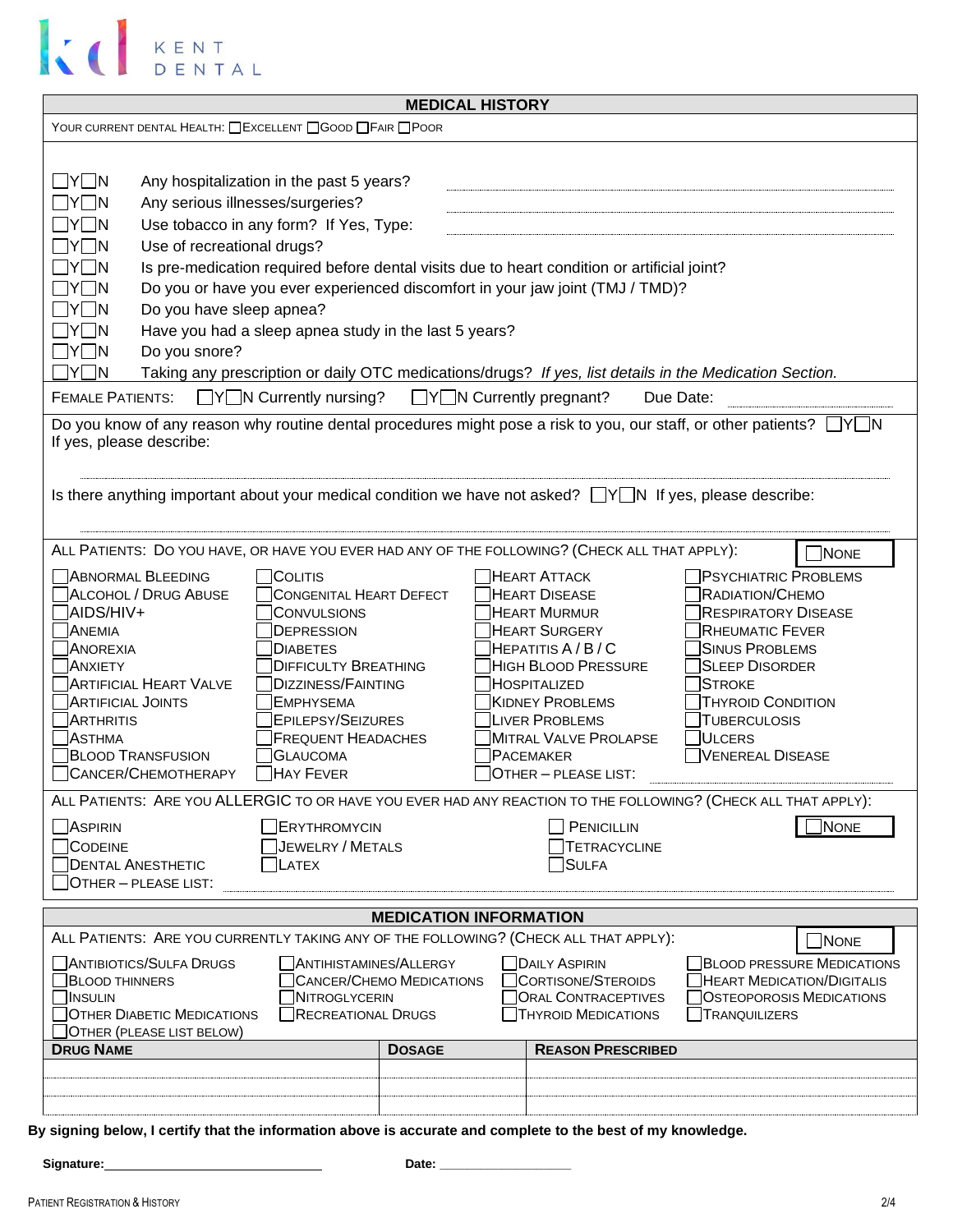*Welcome.* To better server you, please take just a couple of minutes to answer the following questions.

**Please check any of the following problems that apply to you:**

- o Sensitivity (hot, cold, or sweet) If so, which teeth?
- o Headaches, earaches, neck pain
- o Teeth or fillings breaking
- o Grinding or clenching teeth
- o Bleeding, swollen, or irritated gums
- o Loose, tipped or shifting teeth
- o Bad breath

#### **Do you have any of the following?**

- o Dentures
- o Partials dentures
- o Periodontal (gum) treatments

### **Please share the following approximate dates:**

| Your last cleaning _            |  |
|---------------------------------|--|
| Your last oral cancer screening |  |
| Your last complete x-rays       |  |

Who was your previous dentist? Name: \_\_\_\_\_\_\_\_\_\_\_\_\_\_\_\_\_\_\_\_\_\_\_\_\_\_\_\_\_\_\_\_\_\_ City: \_\_\_\_\_\_\_\_\_\_\_\_\_\_\_\_\_\_\_\_\_\_\_\_\_\_\_\_\_\_\_\_\_State: \_\_\_\_\_\_\_\_\_\_\_\_\_\_\_\_\_\_\_\_\_\_\_\_\_\_\_\_\_\_\_\_\_\_\_ Phone:  $\Box$ 

Has your doctor told you that you require antibiotics before dental treatment? OYES ONO

Your current dental health is Good **OFair** C Bad

Do you like your smile? OYES ONO

Do your gums bleed?  $O<sub>YES</sub>$   $O<sub>NO</sub>$ 

How many times do you brush your teeth?

How many times a week do you clean between your teeth?

**O** Floss **O** Waterpik **O** Other

Does any aspect of having dentistry done make you nervous or scared?  $\bigcap$  YES  $\bigcap$  NO

**If you could change your smile, would you:** (please check all that apply)

- o Make your teeth whiter
- o Make your teeth straighter
- o Close spaces between your teeth
- o Replace black metal fillings with tooth colored restorations
- o Repair chipped teeth
- o Replace missing teeth
- o Replace old crowns that don't match
- o Have a smile makeover

### **On a scale of 1 to 5, with 5 being the highest**

**reading**: (please circle the number that best applies)

How important is your dental health to you? *1 2 3 4 5*

How would you rate your current dental health? *1 2 3 4 5*

Where do you want your dental health to be? *1 2 3 4 5*

#### **Please answer the following questions.**

What are the most important things to you about your smile?

If you could whiten your teeth, at a cost that any would could afford would you like to?

Why did you leave your previous dentist?

What is the most important thing to you about your dental visit today?

\_\_\_\_\_\_\_\_\_\_\_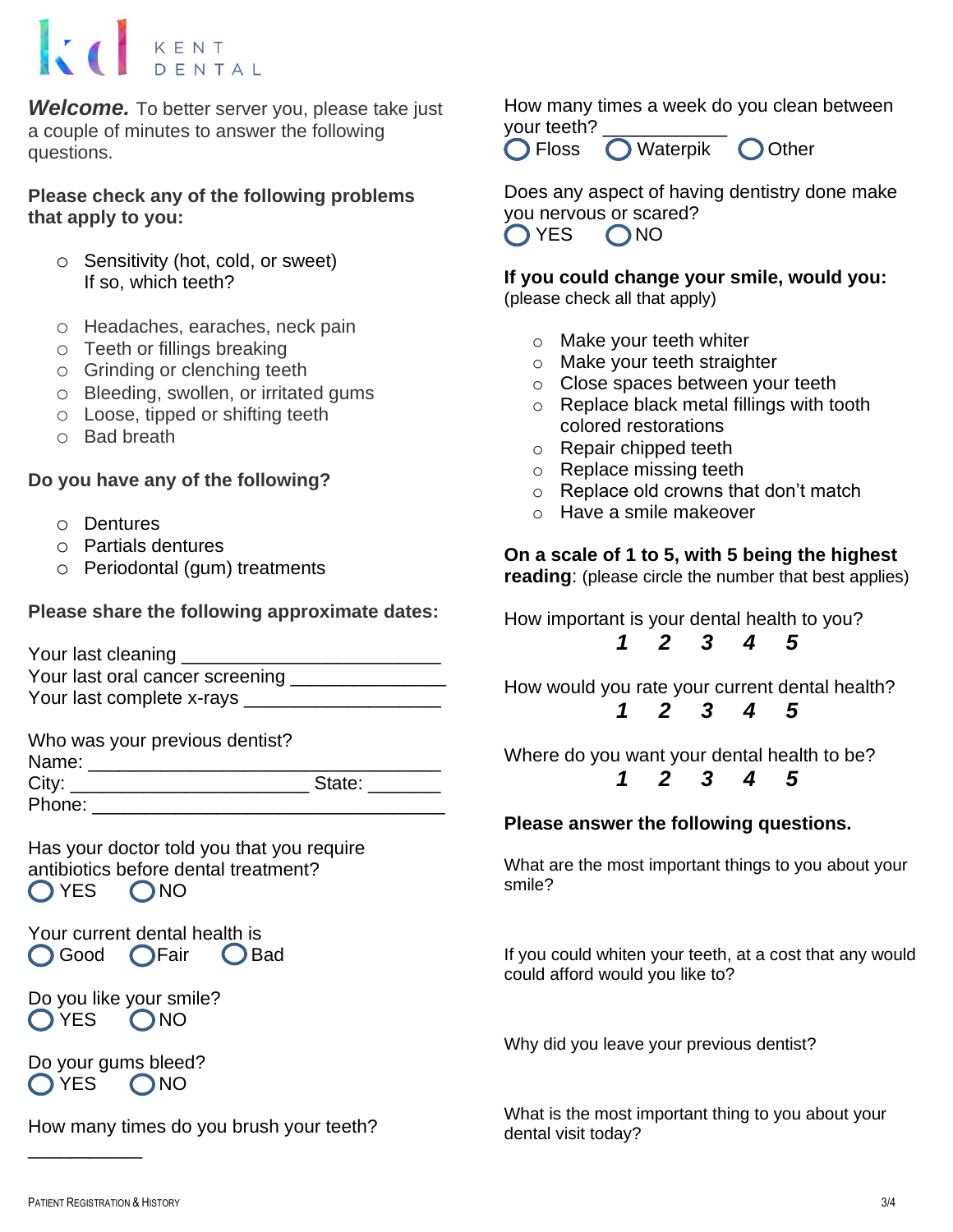### **Financial Guidelines**

Thank you for choosing our office as your dental health care provider. We are committed to providing you with the highest quality lifetime dental care, so that you may fully attain optimum oral health. Please understand that payment of your bill is considered part of your treatment.

Payment is due at the time service is provided. Our office accepts cash, personal checks, MasterCard, Visa, American Express and Discover. Outside financing is available upon request and approval.

Please note: returned checks will be subject to additional fees. In case it becomes necessary for our office to enlist a collection service and/or legal assistance, you will be responsible for any collection and/or legal charges incurred.

*Do You Have Insurance?*

- As a courtesy to you, we will help you process all your dental insurance claims. Please understand that we will provide an insurance estimate to you, however, it is not a guarantee that your insurance will pay exactly as we have estimated. Your insurance company and your plan benefit ultimately determine the amount paid. We will, of course, do all we can to make sure your estimate is as accurate as possible.
- All charges you incur are your responsibility regardless of your insurance coverage. We must emphasize that as your dental care provider, our relationship is with you, not with your insurance company. Your insurance policy is a contract between you, your employer and your insurance company. Our office is not a party to that contract.
- Our practice is committed to providing the best treatment for our patients and we charge what is usual and customary for our area. You are responsible for payment regardless of any insurance company's arbitrary determination of usual and customary rates.
- We ask that you sign this form and/or any necessary documents that may be required by your insurance company. This form instructs your insurance company to make payment directly to our office.
- We ask that you pay the deductible and co-payment, which is the estimated amount not covered by your insurance company by cash, check, MasterCard, Visa, American Express or Discover at the time we provide the service to you.
- Insurance payments are ordinarily received within 30 days from the time of filing. If your insurance company has not made payment within 30 days, we will ask that you contact your insurance company to make sure payment is expected. If payment is not received or your claim is denied, you will be made responsible for paying the full amount at that time.
- We will cooperate fully with the regulations and requests of your insurance company that may assist in the claim being paid. Our office will not, however, enter into a dispute with your insurance company over any claim.

We thank you for the opportunity to serve your dental health needs and welcome any questions you may have concerning our financial policy.

I HAVE READ, UNDERSTAND AND AGREE TO THE ABOVE TERMS AND CONDITIONS. I AUTHORIZE MY INSURANCE COMPANY TO PAY MY DENTAL BENEFITS DIRECTLY TO MY DENTAL OFFICE.

\_\_\_\_\_\_\_\_\_\_\_\_\_\_\_\_\_\_\_\_\_\_\_\_\_\_\_\_\_\_\_\_\_\_\_\_\_\_\_\_\_\_\_\_\_\_\_ \_\_\_\_\_\_\_\_\_\_\_\_\_\_\_\_\_\_\_\_\_\_\_\_\_\_\_\_\_\_\_\_

PATIENT Signature (Parent of Child) Date: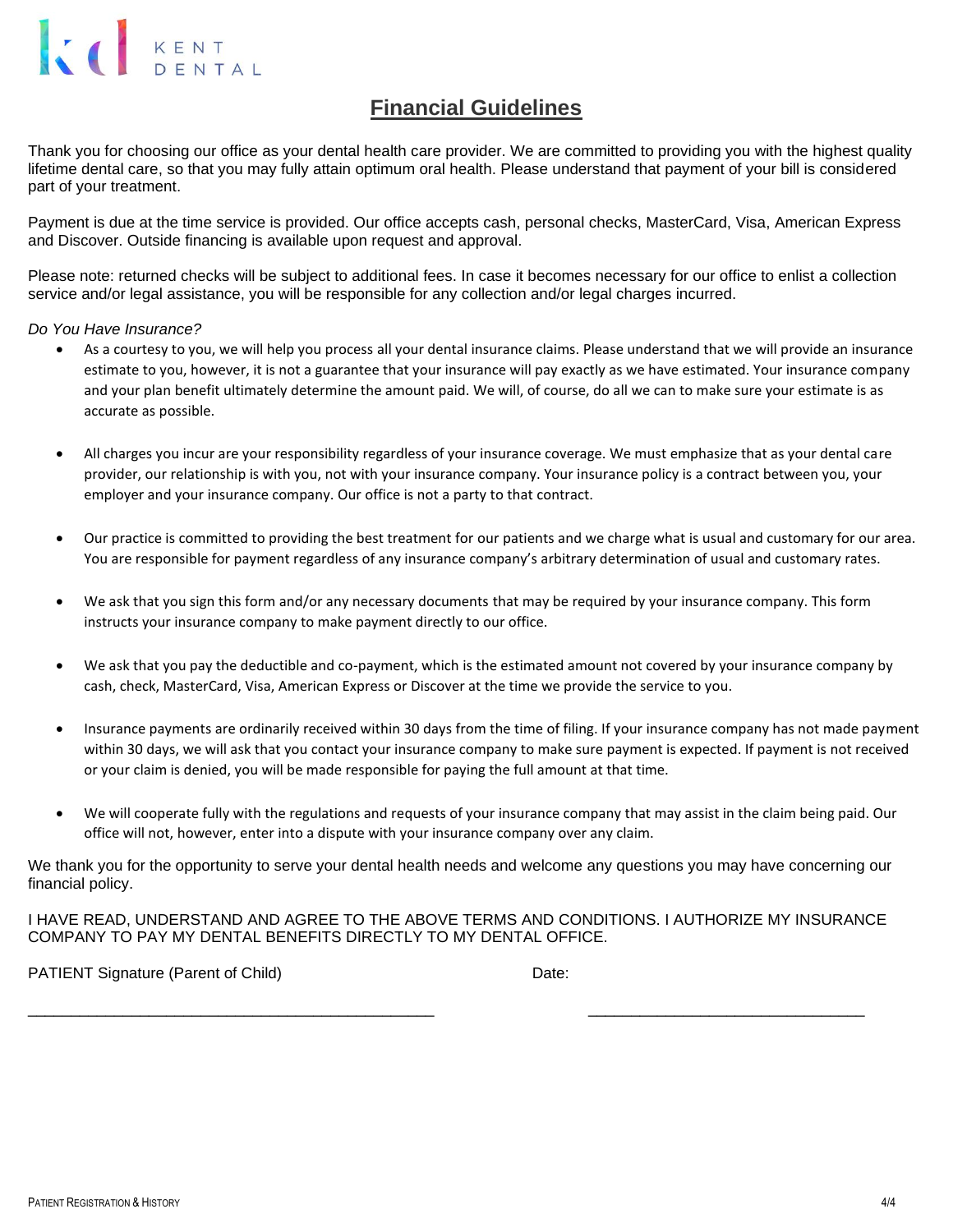

PATIENT NAME: \_\_\_\_\_\_\_\_\_\_\_\_\_\_\_\_\_\_\_\_\_\_\_\_\_\_ Date of Birth: \_\_\_\_\_\_\_\_\_\_\_\_\_\_\_\_\_\_

|                                                                                      |                                                                                                                      | <b>MEDICAL HISTORY</b>                                                         |                                                         |  |  |  |  |
|--------------------------------------------------------------------------------------|----------------------------------------------------------------------------------------------------------------------|--------------------------------------------------------------------------------|---------------------------------------------------------|--|--|--|--|
|                                                                                      | YOUR CURRENT DENTAL HEALTH: CEXCELLENT COOD CFAIR CPOOR                                                              |                                                                                | ADDRESS/PHONE UPDATE? IYIN INSURANCE UPDATE? IYIN       |  |  |  |  |
| $\Box Y \Box N$<br>Any hospitalization in the past 5 years?                          |                                                                                                                      |                                                                                |                                                         |  |  |  |  |
| $\Box Y \Box N$                                                                      | Any serious illnesses/surgeries?                                                                                     |                                                                                |                                                         |  |  |  |  |
| $\Box Y \Box N$                                                                      | Use tobacco in any form? If Yes, Type:                                                                               |                                                                                |                                                         |  |  |  |  |
| $\Box Y \Box N$<br>Use of recreational drugs?                                        |                                                                                                                      |                                                                                |                                                         |  |  |  |  |
| $\Box Y \Box N$                                                                      | Is pre-medication required before dental visits due to heart condition or artificial joint?                          |                                                                                |                                                         |  |  |  |  |
| $\Box Y \Box N$                                                                      | Do you or have you ever experienced discomfort in your jaw joint (TMJ / TMD)?                                        |                                                                                |                                                         |  |  |  |  |
| $\Box Y \Box N$                                                                      | Do you have sleep apnea?                                                                                             |                                                                                |                                                         |  |  |  |  |
| $\Box Y \Box N$                                                                      | Have you had a sleep apnea study in the last 5 years?                                                                |                                                                                |                                                         |  |  |  |  |
| $\Box Y \Box N$<br>Do you snore?                                                     |                                                                                                                      |                                                                                |                                                         |  |  |  |  |
| $\Box Y \Box N$                                                                      | Taking any prescription or daily OTC medications/drugs? If yes, list details in the Medication Section.              |                                                                                |                                                         |  |  |  |  |
| <b>FEMALE PATIENTS:</b>                                                              | $\Box Y \Box N$ Currently nursing?                                                                                   | $\Box Y \Box N$ Currently pregnant?                                            | Due Date:                                               |  |  |  |  |
| If yes, please describe:                                                             | Do you know of any reason why routine dental procedures might pose a risk to you, our staff, or other patients? □Y□N |                                                                                |                                                         |  |  |  |  |
|                                                                                      | Is there anything important about your medical condition we have not asked? $\Box Y \Box N$ If yes, please describe: |                                                                                |                                                         |  |  |  |  |
|                                                                                      | ALL PATIENTS: DO YOU HAVE, OR HAVE YOU EVER HAD ANY OF THE FOLLOWING? (CHECK ALL THAT APPLY):                        |                                                                                | $\Box$ None                                             |  |  |  |  |
| ABNORMAL BLEEDING                                                                    | $\sqcap$ Colitis                                                                                                     | $\Box$ HEART ATTACK                                                            | <b>PSYCHIATRIC PROBLEMS</b>                             |  |  |  |  |
| ALCOHOL / DRUG ABUSE                                                                 | CONGENITAL HEART DEFECT                                                                                              | HEART DISEASE                                                                  | <b>RADIATION/CHEMO</b>                                  |  |  |  |  |
| <b>TAIDS/HIV+</b>                                                                    | CONVULSIONS                                                                                                          | <b>HEART MURMUR</b>                                                            | <b>RESPIRATORY DISEASE</b>                              |  |  |  |  |
| <b>ANEMIA</b>                                                                        | DEPRESSION                                                                                                           | HEART SURGERY<br><b>RHEUMATIC FEVER</b>                                        |                                                         |  |  |  |  |
| <b>ANOREXIA</b><br><b>TANXIETY</b>                                                   | <b>DIABETES</b><br><b>DIFFICULTY BREATHING</b>                                                                       | $H$ EPATITIS $A/B/C$<br>HIGH BLOOD PRESSURE                                    | <b>SINUS PROBLEMS</b><br><b>SLEEP DISORDER</b>          |  |  |  |  |
| <b>ARTIFICIAL HEART VALVE</b>                                                        | <b>DIZZINESS/FAINTING</b>                                                                                            | HOSPITALIZED                                                                   | STROKE                                                  |  |  |  |  |
| ARTIFICIAL JOINTS                                                                    | <b>TEMPHYSEMA</b>                                                                                                    | KIDNEY PROBLEMS                                                                | <b>THYROID CONDITION</b>                                |  |  |  |  |
| $\Box$ Arthritis                                                                     | EPILEPSY/SEIZURES                                                                                                    | LIVER PROBLEMS                                                                 | TUBERCULOSIS                                            |  |  |  |  |
| <b>NASTHMA</b>                                                                       | <b>FREQUENT HEADACHES</b>                                                                                            | MITRAL VALVE PROLAPSE                                                          | <b>JULCERS</b>                                          |  |  |  |  |
| <b>BLOOD TRANSFUSION</b>                                                             | GLAUCOMA<br>PACEMAKER                                                                                                |                                                                                | VENEREAL DISEASE                                        |  |  |  |  |
| CANCER/CHEMOTHERAPY                                                                  | HAY FEVER                                                                                                            | $\Box$ OTHER $-$ PLEASE LIST:                                                  |                                                         |  |  |  |  |
|                                                                                      | ALL PATIENTS: ARE YOU ALLERGIC TO OR HAVE YOU EVER HAD ANY REACTION TO THE FOLLOWING? (CHECK ALL THAT APPLY):        |                                                                                |                                                         |  |  |  |  |
| $\Box$ Aspirin                                                                       | BRYTHROMYCIN                                                                                                         | $\Box$ PENICILLIN                                                              | <b>NONE</b>                                             |  |  |  |  |
| <b>CODEINE</b>                                                                       | <b>JEWELRY / METALS</b>                                                                                              | <b>TETRACYCLINE</b>                                                            |                                                         |  |  |  |  |
| <b>DENTAL ANESTHETIC</b>                                                             | LATEX                                                                                                                | $\exists$ Sulfa                                                                |                                                         |  |  |  |  |
| $\Box$ Other – please list:                                                          |                                                                                                                      |                                                                                |                                                         |  |  |  |  |
|                                                                                      |                                                                                                                      | <b>MEDICATION INFORMATION</b>                                                  |                                                         |  |  |  |  |
|                                                                                      | ALL PATIENTS: ARE YOU CURRENTLY TAKING ANY OF THE FOLLOWING? (CHECK ALL THAT APPLY):                                 |                                                                                | $\Box$ None                                             |  |  |  |  |
| <b>NANTIBIOTICS/SULFA DRUGS</b>                                                      | ANTIHISTAMINES/ALLERGY                                                                                               | <b>DAILY ASPIRIN</b>                                                           | <b>BLOOD PRESSURE MEDICATIONS</b>                       |  |  |  |  |
| CANCER/CHEMO MEDICATIONS<br><b>BLOOD THINNERS</b>                                    |                                                                                                                      | CORTISONE/STEROIDS<br>HEART MEDICATION/DIGITALIS<br><b>ORAL CONTRACEPTIVES</b> |                                                         |  |  |  |  |
| <b>N</b> INSULIN<br><b>OTHER DIABETIC MEDICATIONS</b>                                | <b>NITROGLYCERIN</b><br>RECREATIONAL DRUGS                                                                           | <b>THYROID MEDICATIONS</b>                                                     | <b>OSTEOPOROSIS MEDICATIONS</b><br><b>TRANQUILIZERS</b> |  |  |  |  |
| OTHER (PLEASE LIST BELOW)                                                            |                                                                                                                      |                                                                                |                                                         |  |  |  |  |
| <b>DRUG NAME</b>                                                                     | <b>DOSAGE</b>                                                                                                        | <b>REASON PRESCRIBED</b>                                                       |                                                         |  |  |  |  |
|                                                                                      |                                                                                                                      |                                                                                |                                                         |  |  |  |  |
|                                                                                      |                                                                                                                      |                                                                                |                                                         |  |  |  |  |
| PHONE UPDATE: ________________________<br>ADRESS UPDATE: ___________________________ |                                                                                                                      |                                                                                |                                                         |  |  |  |  |
|                                                                                      |                                                                                                                      |                                                                                |                                                         |  |  |  |  |
|                                                                                      |                                                                                                                      |                                                                                |                                                         |  |  |  |  |
|                                                                                      |                                                                                                                      |                                                                                |                                                         |  |  |  |  |
|                                                                                      |                                                                                                                      |                                                                                |                                                         |  |  |  |  |

**By signing below, I certify that the information above is accurate and complete to the best of my knowledge.** 

 **Signature: Date: \_\_\_\_\_\_\_\_\_\_\_\_\_\_\_\_\_\_\_**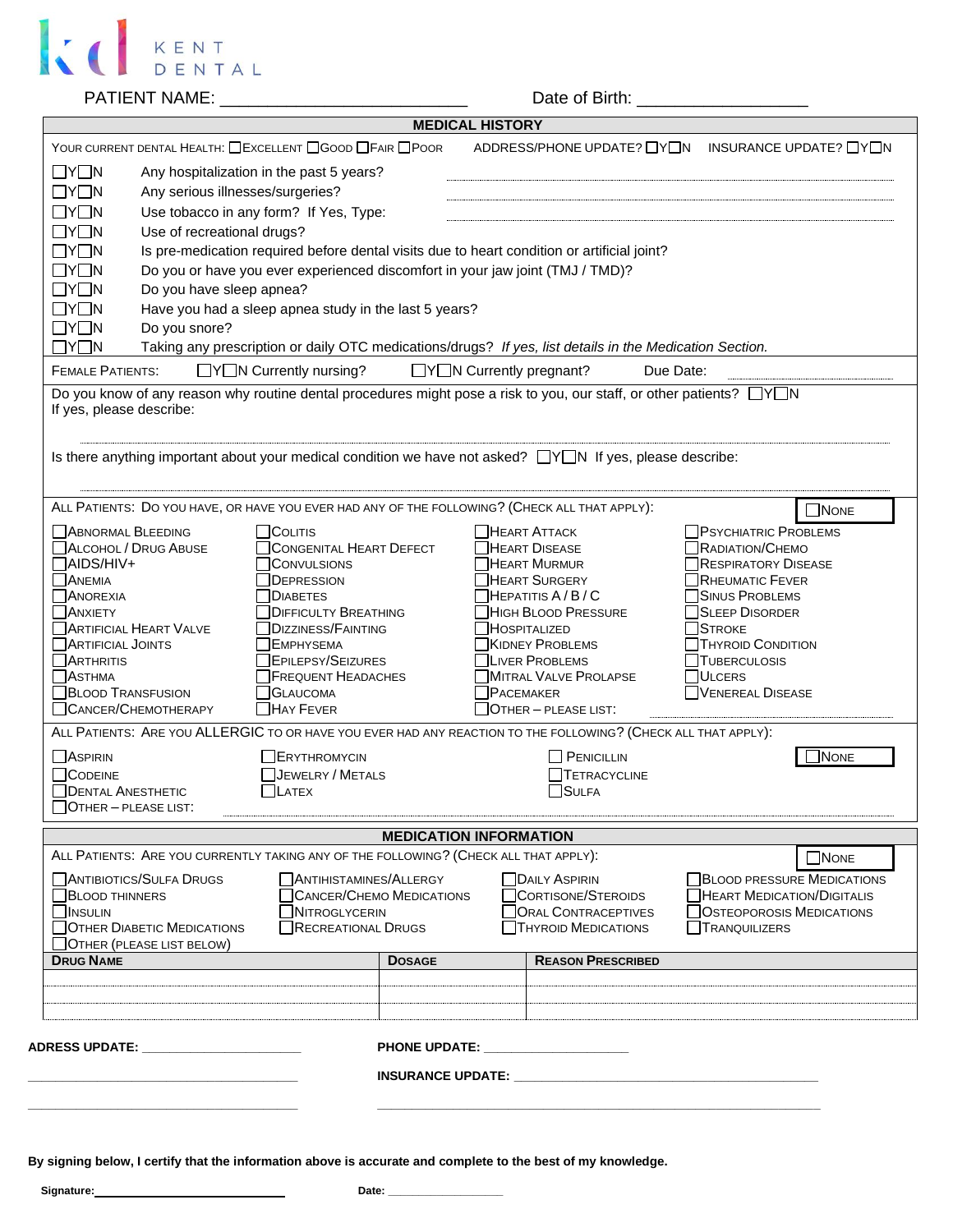### PHOTO RELEASE FORM

I hereby authorize Kent Dental to publish the photographs and/or video taken of me, and my name, for use in Kent Dental's printed publications, newsletter releases, online, and in other communications related to the mission of Kent Dental. I acknowledge that since my participation in publications and other forms of media produced by Kent Dental, is voluntary and I will receive no financial compensation.

I further agree that my participation in any publications and other forms of media produced by Kent Dental confers upon me nor rights of ownership whatsoever. I release Kent Dental, its contractors and its employees from liability for any claims by me or any third party in connection with my participation.

(Signature of Adult, or Guardian of Children under age 18)

Patient Name

Date \_\_\_\_\_\_\_\_\_\_\_\_\_\_\_\_\_\_\_\_\_\_\_\_\_\_\_\_\_\_\_\_\_\_\_\_\_

**Thank you!**